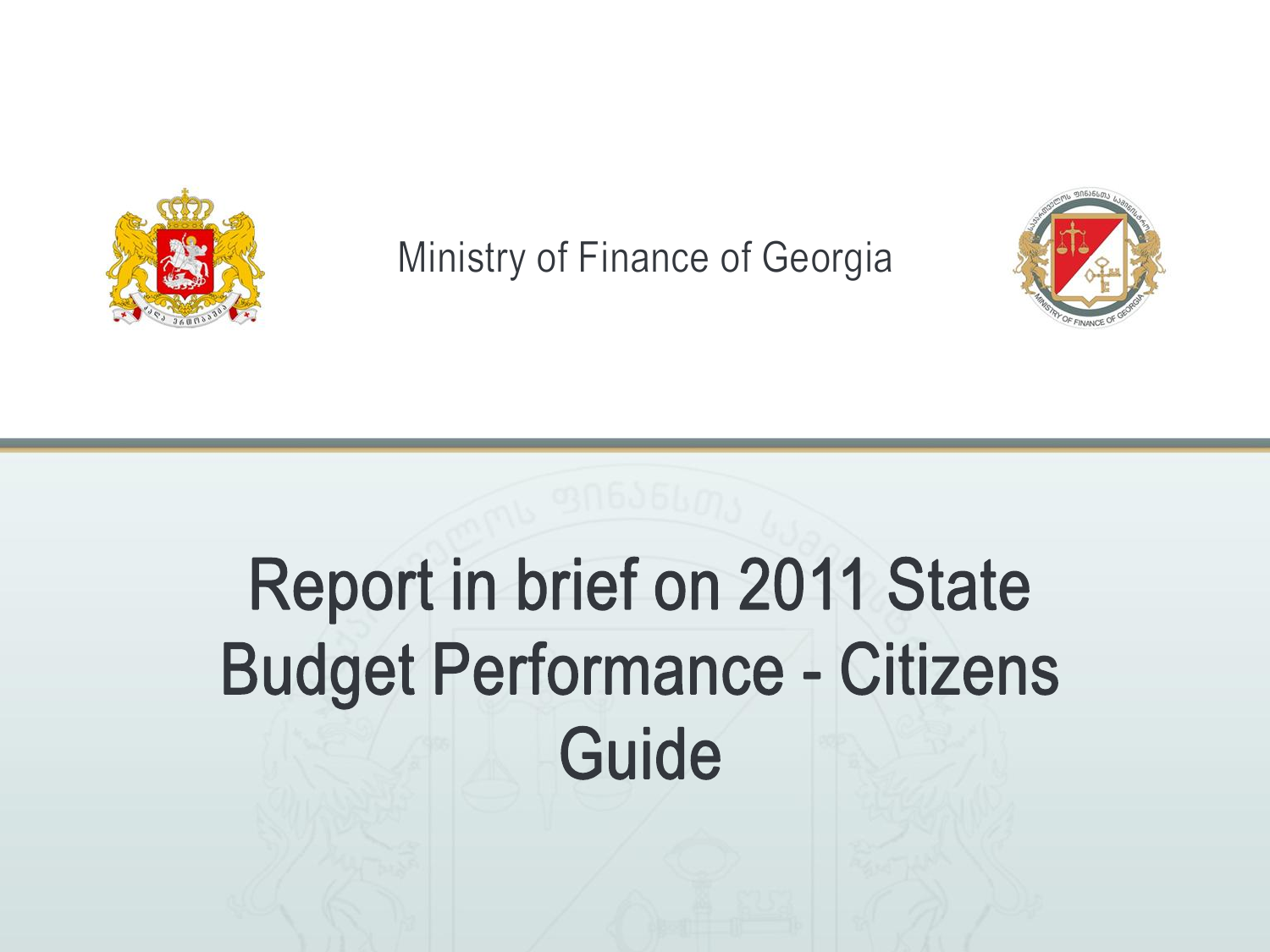# High Rate of Economic Growth



**GDP Real Growth**



- Georgia has returned to its stable way of development since 2010
- Georgian economy increased by \$3,5 billion in 2011 compared to 2010;
- GDP per capita at the end of 2011 reached to \$3 215,4 which exceeds the same indicator for 2010 by \$592,4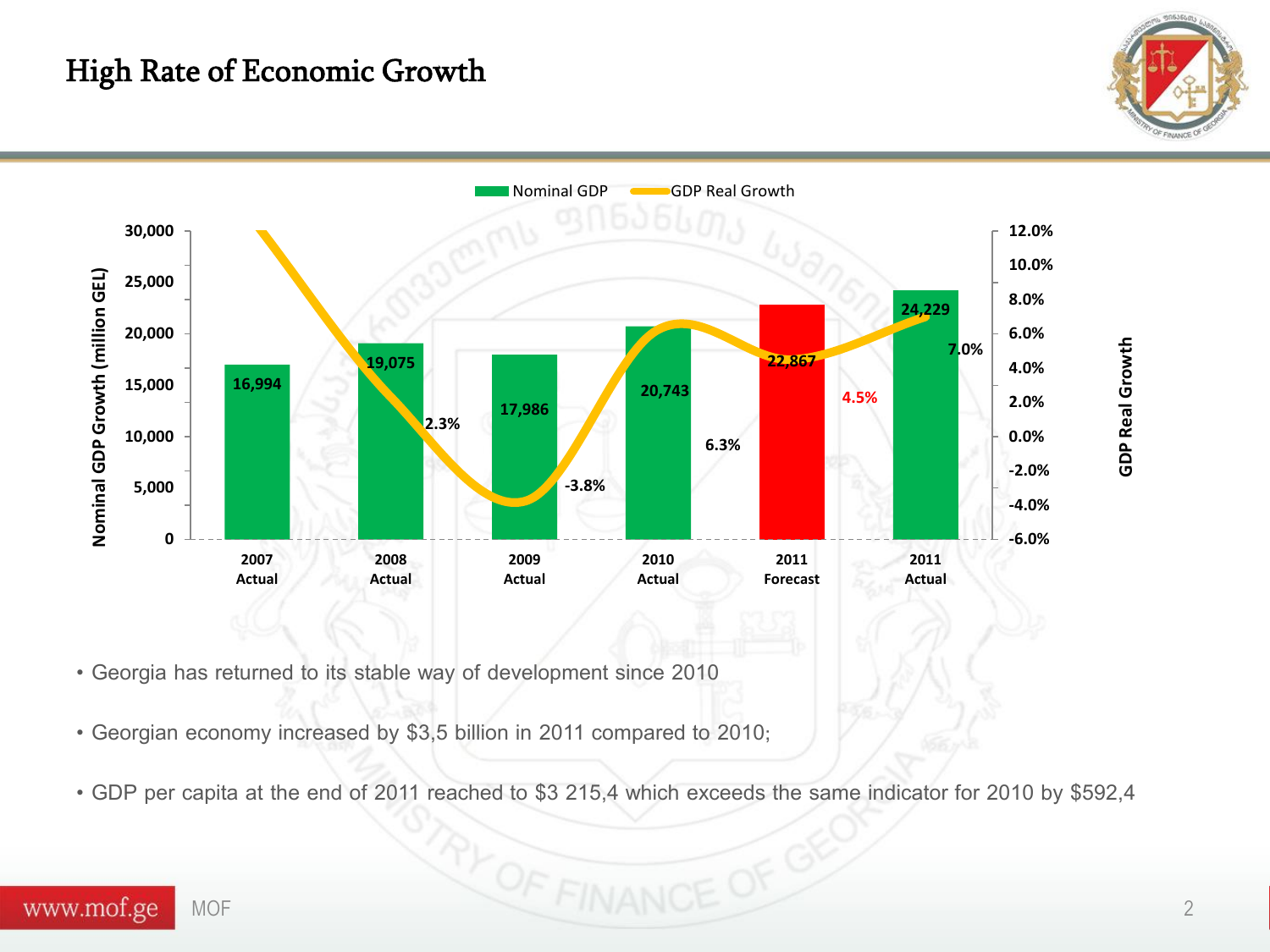### Fiscal Stability: Decreasing Trend of Fiscal Balance



• High rate decreasing trend of fiscal balance has been reached as a result of accurate budget planning;

• 23,5% of the 2011 Budget total allocations were directed towards infrastructural projects, which are cornerstones for the country's long-term competitiveness and encourage job-creation;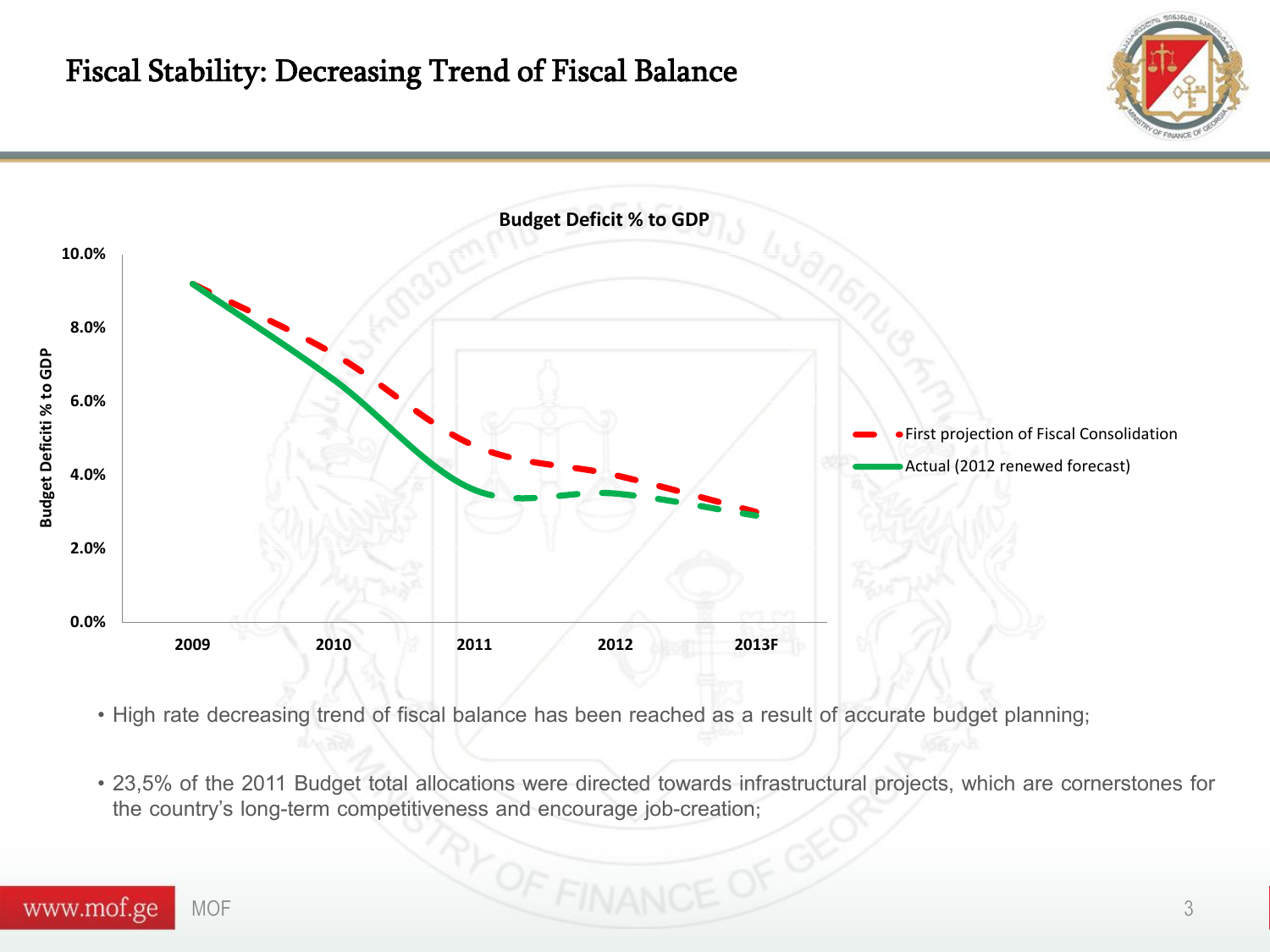# State Debt Sustainability





**2011** \_ Positive Trend of the Development of the National Securities Market



**12 Month 2 Year 2 Year 2 Year 2 Year 2 Year 2 Year 2 Year 2 Year 2 Year 2 Year** 

 $MOF$  4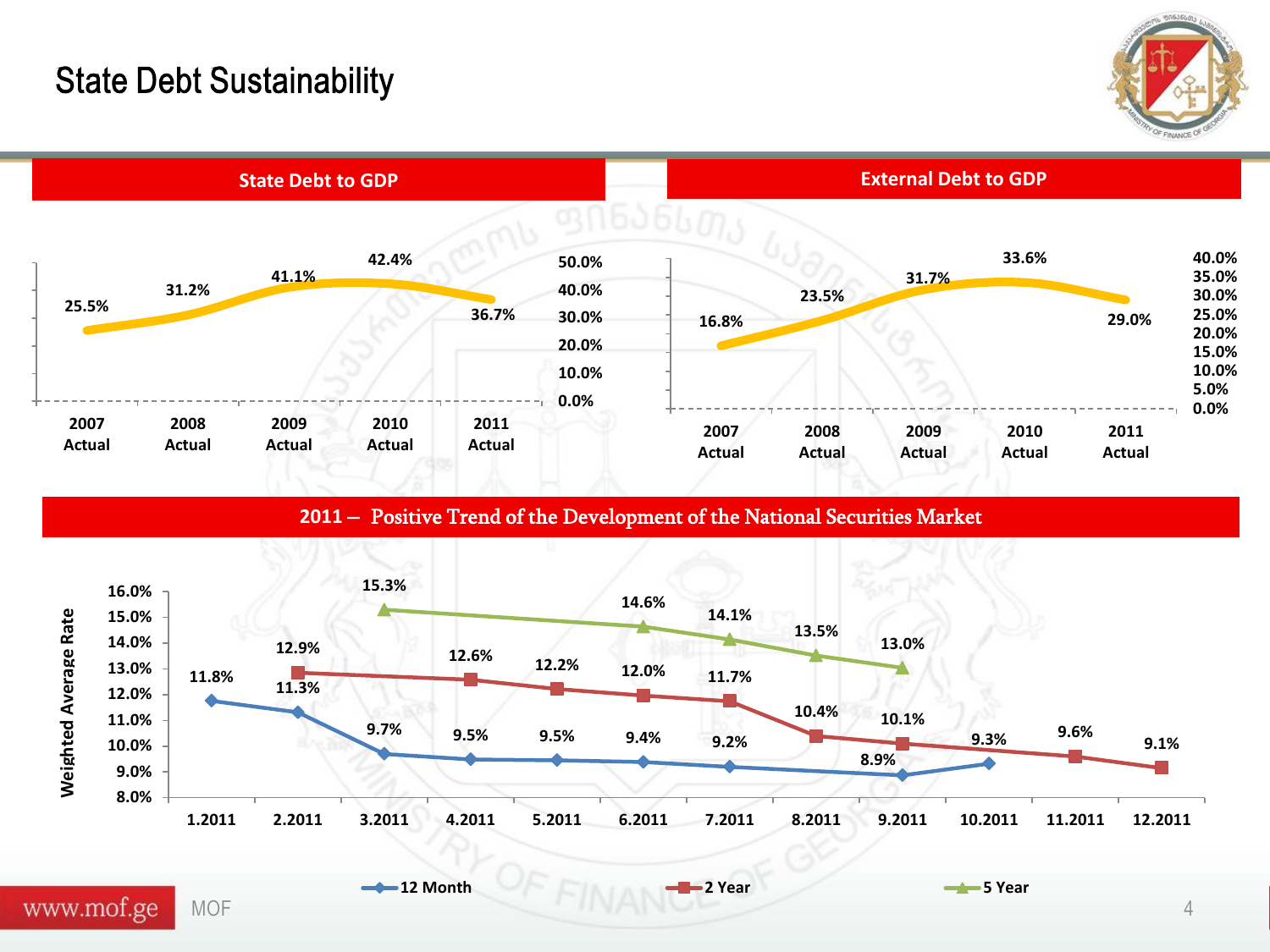



Total receipts in 2011 was increased by 355.1 million GEL compared to 2010

| State (Bonnestic) Resources |                  |             |                  |
|-----------------------------|------------------|-------------|------------------|
| <b>Name</b>                 | <b>2011 Plan</b> | 2011 Actual | Performance<br>% |
| Taxes                       | 5,775.0          | 5,802.0     | 100.5%           |
| <b>Other Revenues</b>       | 390.0            | 417.2       | 107.0%           |
| Privatization               | 170.0            | 189.8       | 111.7%           |
| Repayment                   | 60.0             | 69.5        | 115.8%           |

**State (Domestic) Resources**

#### **External Financing**

- Donor Funded Grants 223,1 million GEL;
- In 2011 donor funded credits amounted to 566.8 million GEL, which were directed towards different projects, including:
	- ▶ Road Infrastructure 212,2 million GEL;
	- $\triangleright$  Energy Infrastructure 107,2 million GEL;
	- Water-System Infrastructure 70,7 million GEL;
	- $\triangleright$  Municipal Infrastructure 57,8 million GEL;
	- $\triangleright$  Other (including Agriculture) 118,8 million GEL;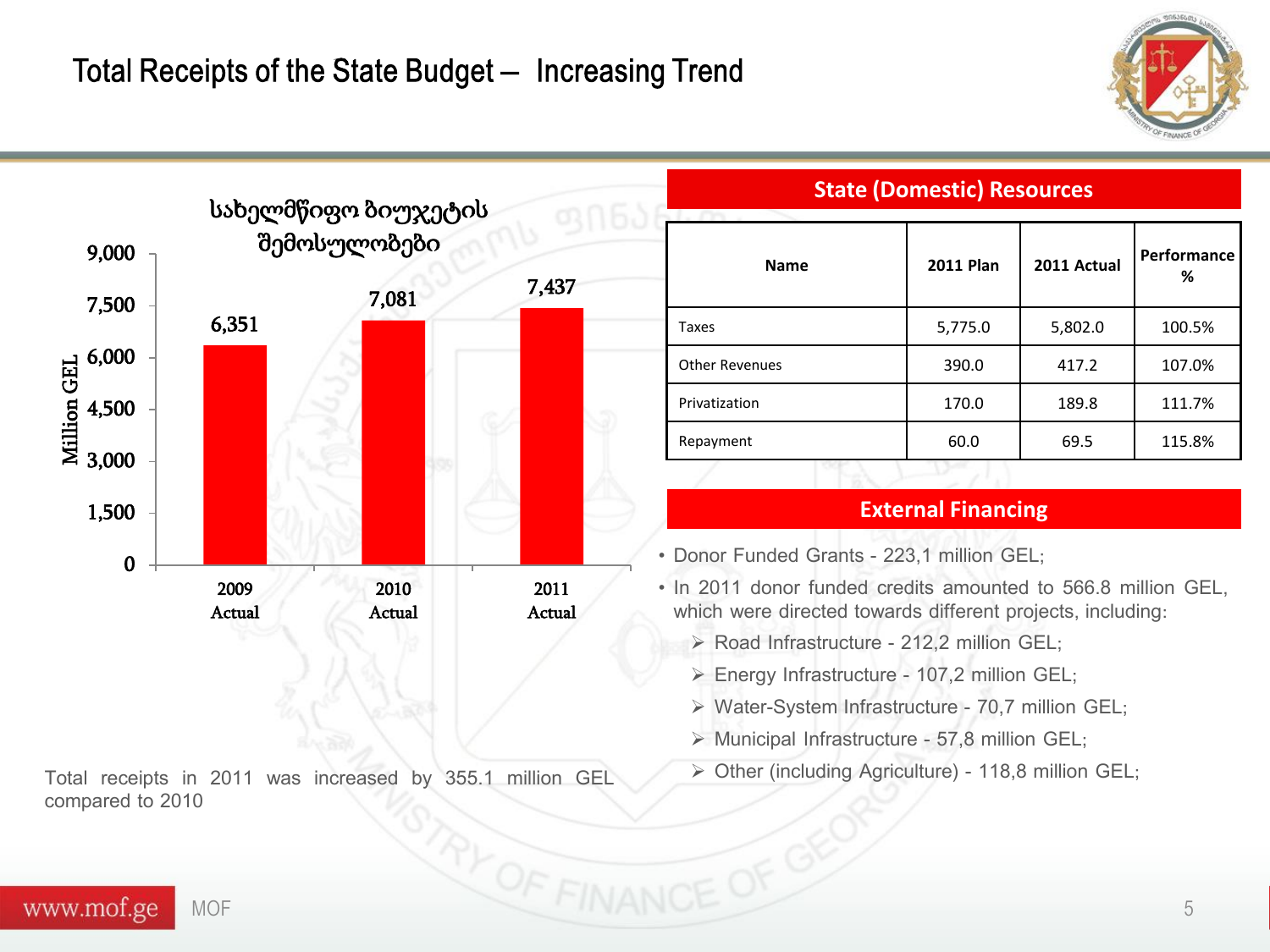# State Budget Allocations - Increasing Trend





• Budget Spending was increased by 487.0 million GEL compared to 2010

• Total receipts of the 2011 Consolidated Budget (Consolidated Budget of the Central Government and Governments of the Autonomous Republics and Self-Governing Entities) amounted to 8 064.7 million GEL and the Total Expenditure amounted to 7 969,0 million GEL, respectively balance on deposits was increased by 95,7 million GEL;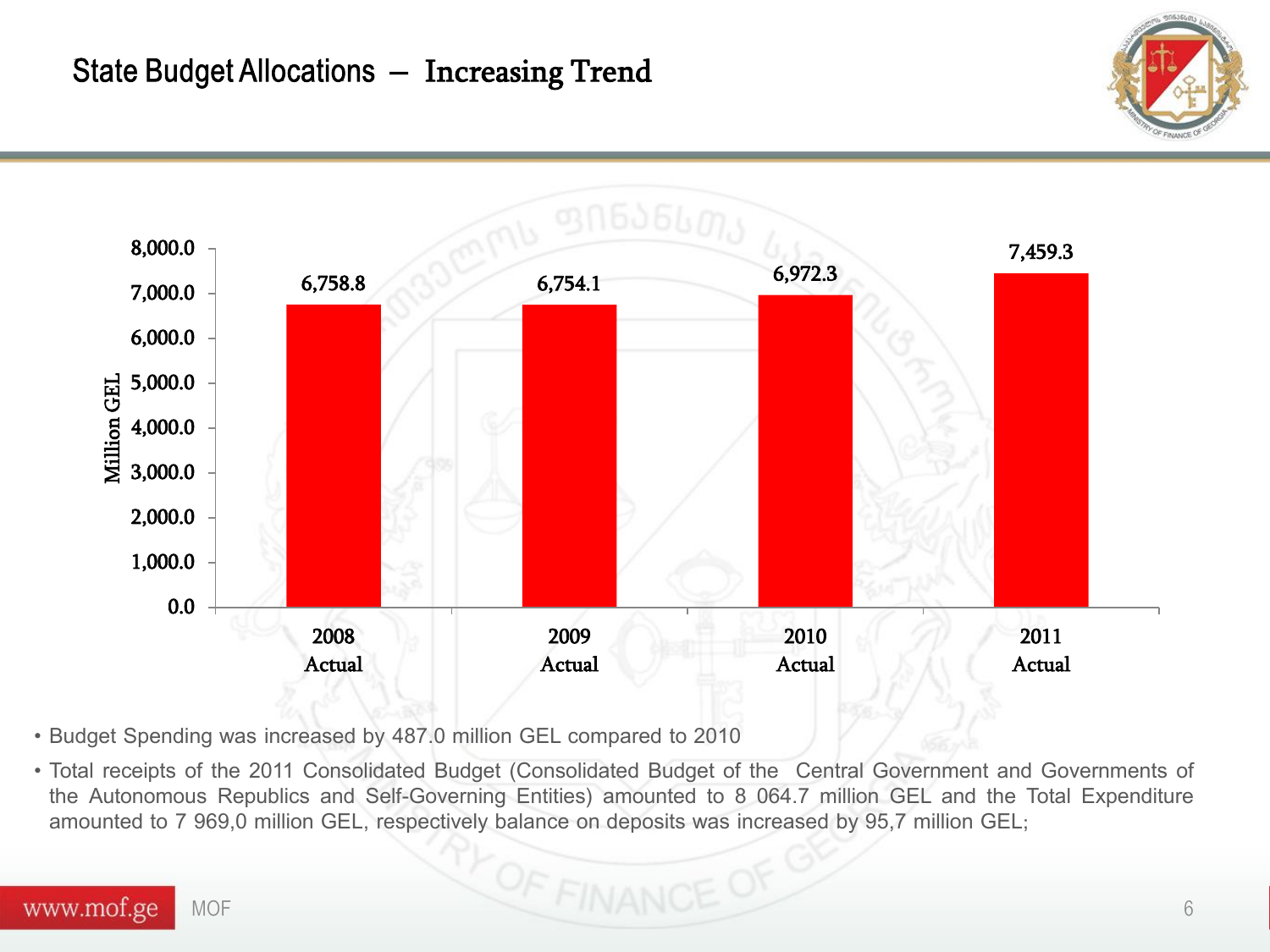# State Budget Spending



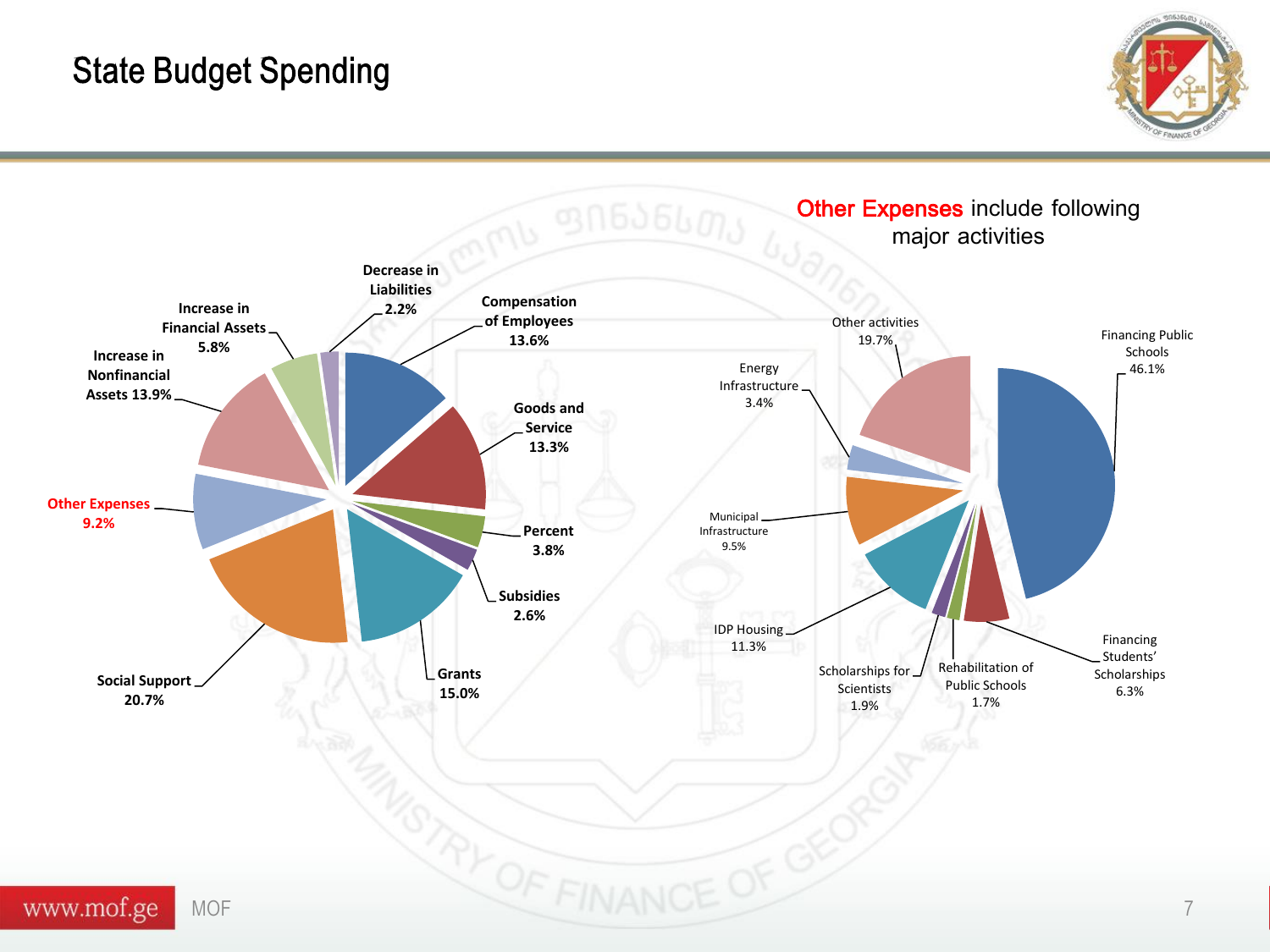

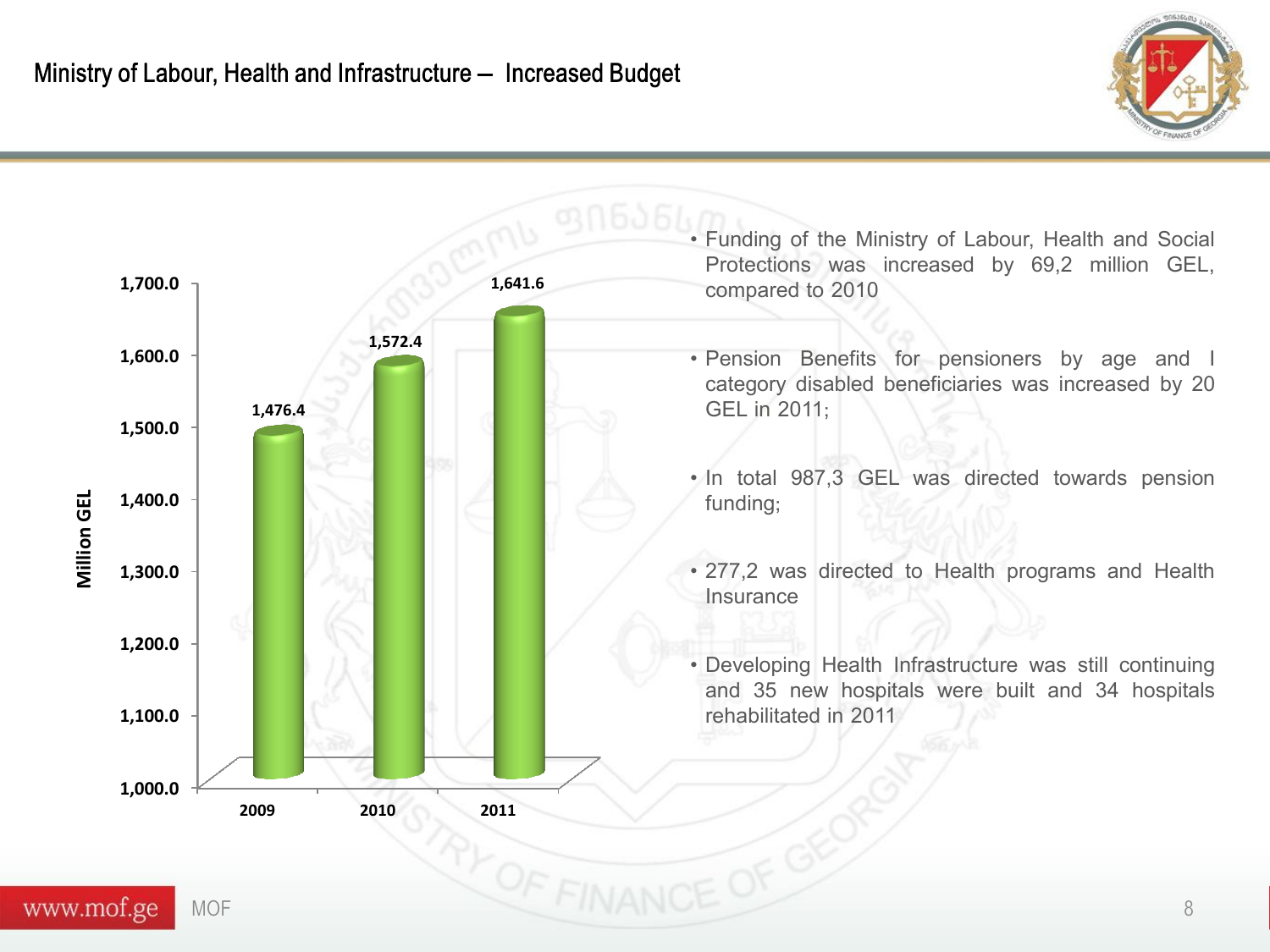



- Funding of the Ministry of Education and Science of Georgia was increased by 27,4 million GEL
- All the certified teachers received increased salary and the best 25% of them received 1000 GEL salary per month
- 5 new schools were built and more than 250 schools rehabilitated
- All School-children from the Socially vulnerable families were provided with school books